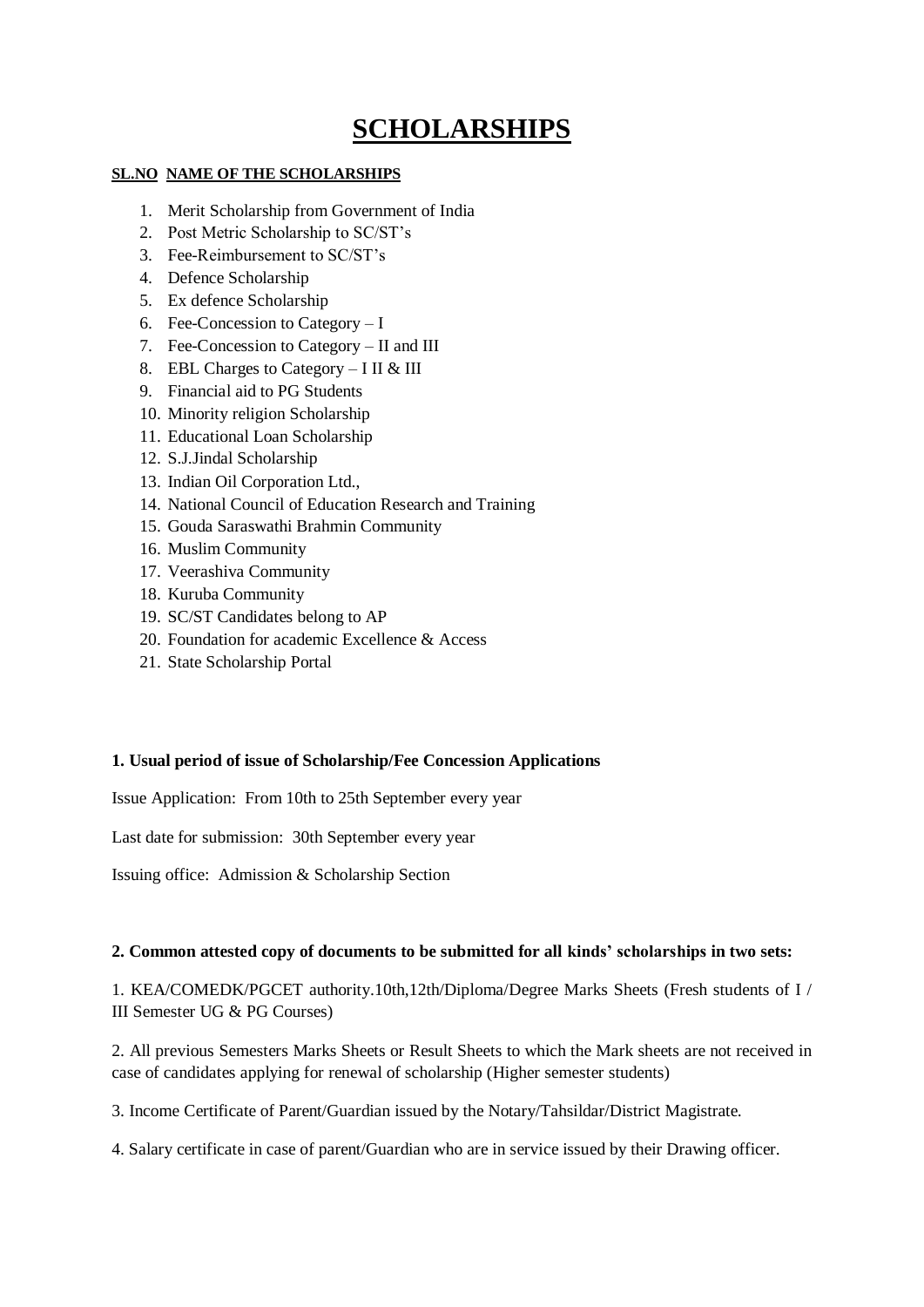5. Death Certificate in case of parents is not alive.

6. If father is separated from Mother, Certificate in proof of separation.

7. Caste Certificate.

8. Xerox Copy of Aadhar Card.

9. Bank Book Xerox copy (Front sheet of their Savings bank Account in Vijaya Bank, MSRIT Branch)

#### **Scholarships details:**

1. Government of India Scholarship. Ministry of Human resource Development, (Department of Higher Education) Government of India awards scholarship to candidates for those who have secured minimum 80% of marks in class XII or equivalent Examination and whose Parents Annual Income is below or equal to Rs.4.5Lakhs. For details, pl.log on to www.pue.kar.nic.in The eligible candidate has to submit the details of their Bank Account with attestation of the Bank Authorities along with common documents.

2. Post Metric Scholarship to SC/ST students whose Parent's Annual Income is below or equal to Rs.2,50,000/- The Department of Social Welfare, Bangalore North Taluk, Government of Karnataka, awards scholarships to the candidates who have taken admission through CET / PGCET and whose Parent's Annual Income is below or equal to Rs.2,50,000/- The eligible Candidates for this scholarship are required to open the Bank account in the Nationalized Bank (Vijaya Bank, MSRIT Branch) and register their names on the Social Welfare Department Website.

3. Fee-Reimbursement to SC/ST students whose Parent's Annual Income is above Rs.2,50,000/- The Department of Technical Education, Govt. of Karnataka awards FeeReimbursement to SC/ST students of B.E. / B.Arch whose Parent's Annual Income is above Rs.2,50,000/- The candidates who have taken admission through KEA /PGCET to UG/PG Course are eligible for fee re-imbursement. The Commissioner, Department of Social Welfare awards Fee re-imbursement to SC candidates of PG Courses and The Department of Scheduled Tribe welfare awards Fee re-imbursement to ST students.

4. Defence Scholarship: The Department of Technical Education, Government of Karnataka awards Defence Scholarship to Children of defence personnel. To this scholarship only UG students are eligible. The following certificates are to be submitted apart from the common documents along with application every year. a) Proof of certificates of their Parents serving in the Defence. b) Forwarding letter from the concerned officer with recommendation for grant of Defence Scholarship to the Department of Technical Education.

5. Ex Defence Scholarship: Children of ex defence personnel can obtain scholarship application from the Department of Sainik welfare, NO58, Field Marshel General Kariappa Bhavan, Bengluru – 560 025 and they can apply with the recommendation of the Principal.

6. Fee-Concession to students belong to Cat-I:The Department of Backward class and Minority whose Parent Annual Income is less than or equal to 2,00,000/- Lakhs. The candidates who belong to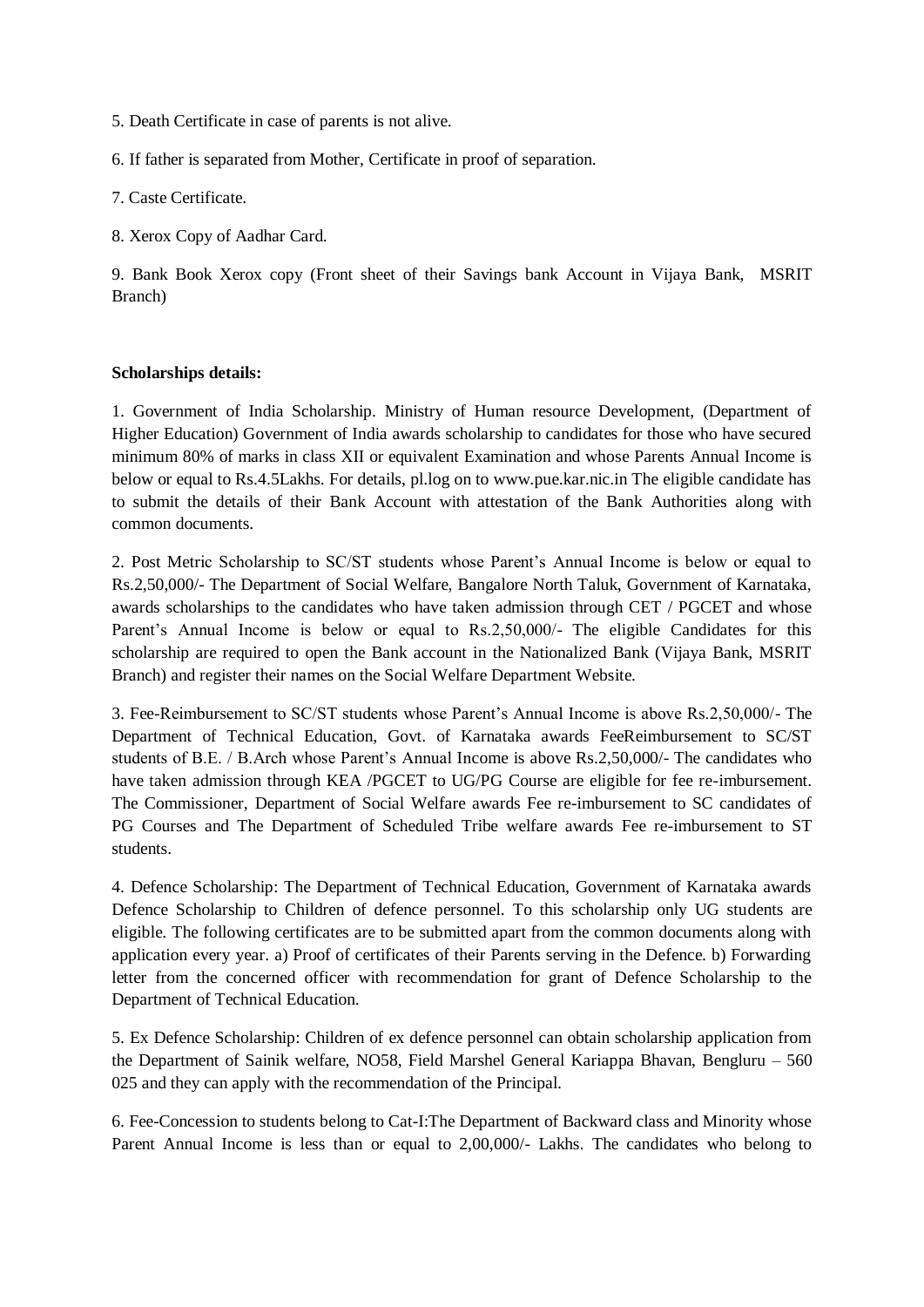category I and who have selected for UG and PG courses through KEA and PGCET are eligible for details please log on to www.karepass.cgg.gov.in

7. Fee-Concession to students belong to IIa IIb IIIa and IIIB.:The Department of Backward Class and Minority, Government of Karnaraka sanctions the fee concession The Candidates whose parents annual Income is below or equal to Rs 44,500 are eligible. The candidates who belong to category II & III and who have selected for UG and PG courses through KEA and PGCET are eligible for details please log on to [www.karepass.cgg.gov.in](http://www.karepass.cgg.gov.in/)

8. Scholarship to students belongs to Minority religion: Department of Minorities awards scholarship to candidates belongs to Minority religion. They give advertisement during the month July/August every year. For details, the eligible candidates can see the news paper and may contact the address given below for details and avail the benefits. Department of Minorities, Government of Karnataka, 20th Floor, V V Tower, Dr. Ambedkar Veedhi, BANGALORE – 560 001.

9. Educational loan Scholarships: The Karnataka Minorities Development Corporation and , D.Devaraj Urs Development Association awards loan scholarships on simple interest. The interested and eligible candidates can contact Karnataka Minorities Development Corporation, 12th Floor, Main Tower, Dr. Ambedkar Veedhi, Bangalore - 5600 001.b.Director, D.Devaraj Urs Development Association for Minorities, No. 33, I & II Floor, I Main Road, Seshadripuram, BANGALORE – 560 020.

**List Of Public Sector, Private Trust & Charities Awards Scholarship To Meritorious Students: Interested Candidates may contact the address below given with their Bio-Data, Admission Order and their academic records.**

10. The Secretary, S.J.Jindal Trust,Jindal Nagar,Tumkur Road,Bangalore–560 073.

11. Indian Oil Corporation Limited, ABC Assessment Services Pvt.Ltd., Post Bag No. 007, Srinivaspuri Post Offoce, New Delhi – 110 065. Website: [www.iocl.com](http://www.iocl.com/)

12. The Secretary, National Council of Educational Research and Training,Sri Autobindo Marg, NEW DELHI.

13. Gouda Saraswathi Brahmin Community: Secretary, The G.S.B.Scholarship League, Dwarahanath Bhavan Katrate Road, Wadala Post Box No.7115, MUMBAI – 400 031

14. Secretary,Sarsawathi Krishna Kamath Charities, No.7, Shankar Sheth Mansion, III floor, 296A, Tardeo Road, Mumbai – 400 007

15. Muslim Community: The Manager, Al–Ameen Scholarship Committee,Ground Floor, Adminstrative Block Al- Ameen Campus Hosur Road ( Near Lalbagh Main Gate ) BANGALORE – 560 027.

16. Al Hakeem Foundation, Muslim Assocation, Double Road, Bangalore. Central wakf Council. No/14/173, Jamnagar House, Shahajan Road,New Delhi 110 011.

17. Veerashiva Community:Karnataka Veerashiva Education Development Trust, SJM Towers, No.18, Seshadri Road, Gadhinagar, Bangalore – 560 009.